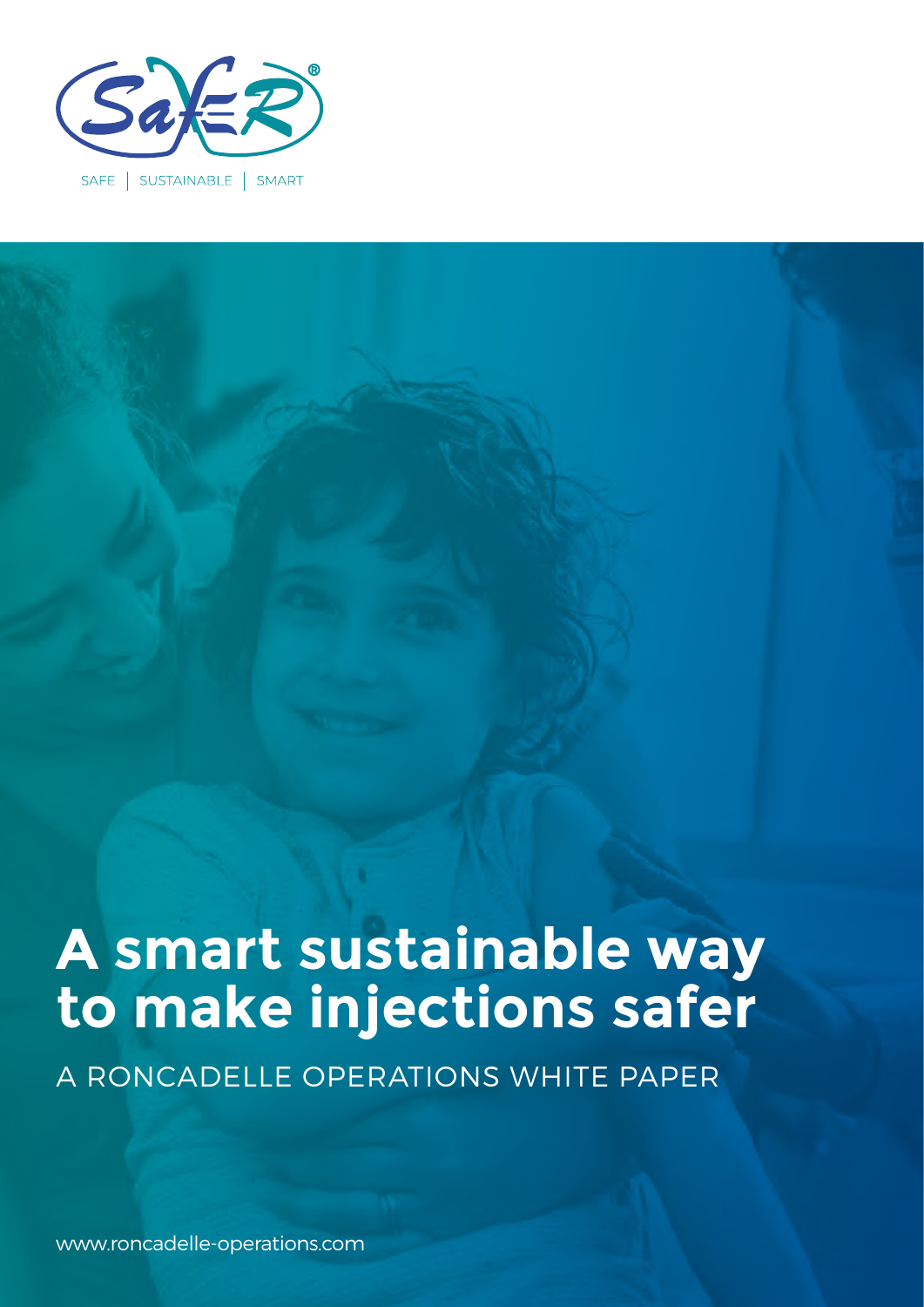



## **Executive Overview**

**A global crisis in needlestick injuries (NSIs) has been recognized by both the US and the EU authorities. The US Occupational Safety and Health Administration (OSHA) was concerned enough to bring in the US Needlestick Safety and Prevention Act of 2000, endorsing the use of safe needles or needleless devices in medical settings. Then in 2013, the European Commission passed the Health and Safety (Sharps Instruments in Healthcare) Regulations, making specific, detailed recommendations to strengthen their existing safety laws about the duties of healthcare employers.**



**23 million**



result in infections – more than double the populations of Paris, London or New York every year.<sup>1</sup>

In Italy alone, there are 100,000 NSIs every year, but estimates put the number of unreported incidents at 45%. In the USA, an estimated 385,000 NSIs occur annually, of which 60% go unreported.1 And across the EU, the COVID-19 pandemic, has led to a recent explosion of infections. The European Biosafety Network (EBN) commissioned an IPSOS MORI survey, which revealed an estimated 276,000 increase in sharps injuries to healthcare workers in 2020. What's more, 98% of respondents blamed the rise on increased pressure and stress due to COVID-19.3

This clearly adds up to a huge global risk. The administration of injections carries substantial dangers for healthcare workers due to potential cross-contamination from patients infected with HIV, hepatitis B or hepatitis C, or potentially "every pathogen present in human blood".2 And as the global demand for injection-based treatment grows, this risk of injury continues to increase.<sup>3</sup>

However, such injuries are largely, if not wholly, avoidable since the majority are caused by bad injection practices and poor syringe design. The adoption of Safety Injection Devices (SIDs) in hospitals could cut the risk of sharps injuries by 70- 80% or more. This would have the added benefits of reducing the cost of these injuries to health organizations, improving the healthcare worker and patient experience and increasing take-up of injections by making it safe and simple enough for patients to treat themselves.<sup>4</sup>

## **Needlestick injuries – a worldwide crisis set to escalate**

Injections are among the most-used health care procedures. Roughly 90% occur in therapeutic care, 5% in immunization and the rest through transfusion of blood/blood products and intravenous drug, fluid and contraceptive usage has burgeoned since 2019 with the boom in Covid-19 cases and the increased number of syringes required for its vaccines.

This situation naturally demands renewed focus on high safety standards to prevent needlestick injuries and the consequent risk of bloodborne infections. Unfortunately, however, studies in many countries have shown that safety precautions are often not followed over the last decade.



1 https://www.ncbi.nlm.nih.gov/pmc/articles/PMC4890345/

- 2 https://www.ncbi.nlm.nih.gov/pmc/articles/PMC4890345/
- 3 World Health Organization Guidelines PDF
- 4 World Health Organization Guidelines PDF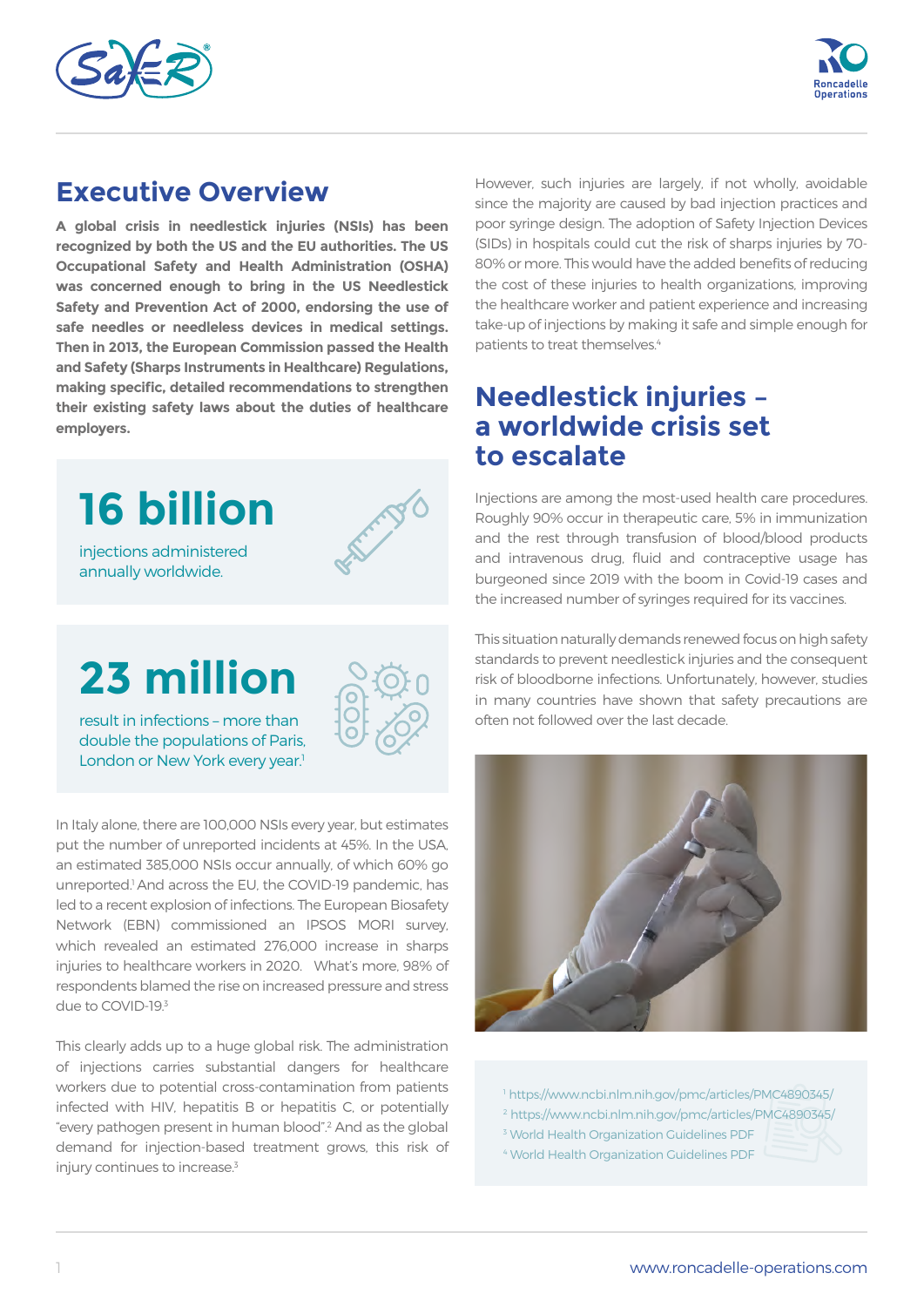



## **The impact on healthcare**

In addition to the direct health risk to patients and healthcare workers, NSIs have financial repercussions across the healthcare industry. Gaining an accurate cost is complex, but a systematic review 6 of 11 studies that assessed direct costs (such as laboratory testing, post-exposure management) and indirect costs (e.g., counselling NSI victims, lost productivity, treatment, and compensation), put the median of the mean of these combined costs at \$747 per incident.

These costs, and the attendant risks, are set to escalate in line with the increasing demand for syringes.

The growing burden of chronic diseases like diabetes, cancer, hormonal diseases, etc. and the increasing need for self-care devices are now driving growth in the Prefillable Syringe market. For example, the international journal Clinical Practice and Diabetes Research stated in 2019 that the global prevalence of diabetes had reached 9.3% (463 million people), a figure they say is likely to keep growing to 25% in 2030 and to 51% by 2045.

By which time, with one in two people living with diabetes, the safety of self-injection by the patient will have become absolutely paramount.

As for the safety of healthcare workers, the US OSHA Standard 1910.1030 has already stated that employees must have a say in what devices are used and that instruments must be chosen for appropriateness and effectiveness in preventing infection. Failure to take this into account could have consequences for organizations in the future. 7

## **The background** What makes an injection unsafe?

The WHO definition of a "safe injection" is one that does not:

- Harm the recipient.  $\bigcirc$
- $\varphi$ Expose the injection giver to avoidable risk.
- Cause waste that is dangerous for the community.



## **The unsafe practices are linked to NSIs.**

**The World Health Organization has identified the four critical practices largely to blame for NSIs.**

#### 1. Unsafe sharps waste management

Poor practices that increase risks from infected sharps include: not incinerating properly, disposing in open pits or dumping sites and discarding used syringes in hospital laundry. There is also a risk of scavenging used injection equipment from rubbish dumps, then washing and repackaging them and reselling them as new.

#### 2. Re-use of injection equipment

Equipment re-use leads to the transmission of bloodborne viruses such as HIV, HBV and HCV from one patient to another. A WHO literature review on the worldwide use of injections in health care settings estimated that up to 75% of injections were administered with unsterilized re-used equipment.

At the start of the WHO Injection Safety Program and the Safe Injection Global Network (SIGN), WHO also estimated that 40% of the 16 billion injections were given with re-used injection equipment in health care settings, leading to 21 million new HBV cases (32% of all new cases), 2 million new HCV cases (40% of all new cases) and around 260 000 HIV cases (5% of all new HIV cases). Other diseases can also be transmitted in this way, including viral hemorrhagic fevers, e.g., Ebola and Marburg viruses, malaria and other diseases.

- 5 World Health Organization Guidelines PDF
- 6 https://www.ncbi.nlm.nih.gov/pmc/articles/PMC4890345/
- 7 Saia et al. (2010)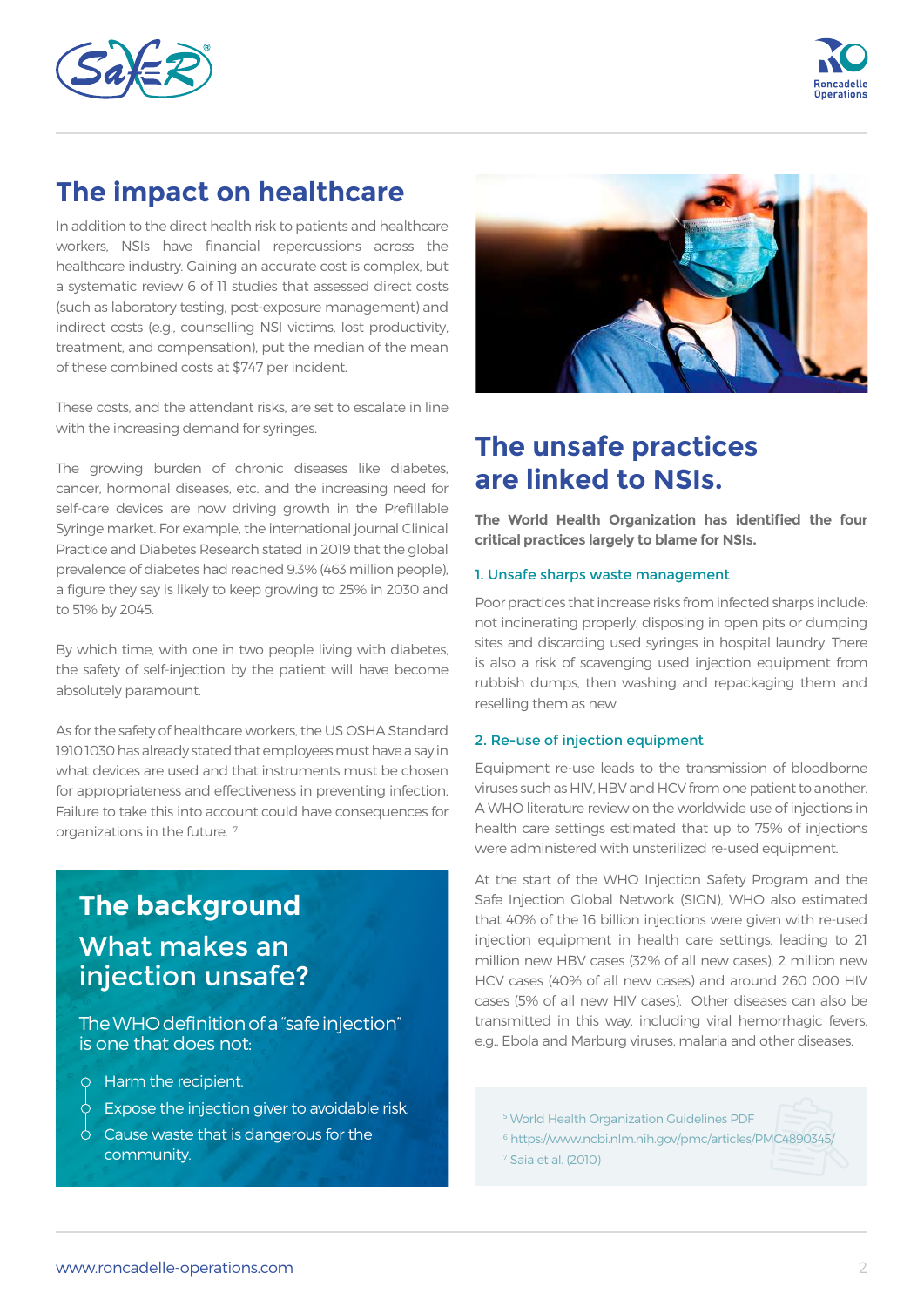



#### 3. Accidental needle-stick injuries (NSIs) through providing health care

These can occur during or after the injection (before, during or after disposal). Recapping contaminated needles is a common cause of NSIs, according to surveys on injection practices using the WHO Injection Safety Assessment Tool. 10

In 2003, a WHO study on the burden of diseases from NSIs in healthcare workers (HCWs) pointed to 3 million accidental NSIs, leading to 37% of all new HBV cases in HCWs and 39% of new HCV and around 5.5% of new HIV cases.<sup>11</sup>

#### 4. Over-use of injections

Multiple surveys have demonstrated the overuse of injections in administering medications when an oral formulation would be equally or more appropriate.

## **The view from the WHO**

Since 2000, the WHO has increased endeavors to tackle unsafe injection practices (in tandem with the Safe Injection Global Network (SIGN) and other key international health players). Together, they have helped countries implement a three-pillar strategy:



#### Encouraging behavior change among patients and HCWs;

Improving the availability of high quality (safer) injection devices; and

Implementing a safer sharps waste management system. 03.

To support these strategies, WHO guidance includes, among other recommendations:

**WHO-UNICEF-UNFPA Joint Policy Statement 13** recommending AD syringes exclusively for all immunization injections

**"Guiding principles to ensure injection device**  security<sup>"14</sup> - stating "syringes with a re-use prevention feature offer the highest level of safety for injection recipients. They should be considered for use for therapeutic injections where local data indicate that unsafe practices are prevalent."

**WHO best practices for injections and related procedures toolkit<sup>15</sup>** - points out the importance of maintaining a sufficient supply of quality-assured syringes and a corresponding supply of safety disposal bins prevalent."

In particular, the WHO made these specific recommendations:

*"We recommend the use of syringes with a sharp's injury protection feature (SIP devices), as opposed to syringes without a sharps injury protection feature, by health care workers (HCWs) delivering intramuscular, subcutaneous or intradermal injectable medications to patients (conditional recommendation, moderatequality evidence)."*

*Their rationale noted that although the evidence of effectiveness was of moderate quality, the "balance of benefit to harm is judged as probably favorable, with benefits outweighing harm." It was also noted that benefits could be expected to increase in settings with a higher prevalence of HIV, HBV and HCV disease or frequency of sharps injuries.*

*"We recommend the use of syringes with a re-use prevention feature (RUP devices), as opposed to devices without, by HCWs delivering intramuscular, subcutaneous or intradermal injectable medications to patients (conditional recommendation, very lowquality evidence)."* 

*Again, allowances were made for low-quality evidence, but "the balance of benefit-to-harm is judged as probably favorable, with benefits outweighing harm." They further noted a decrease in the rate of re-use of syringes where RUP devices were used in therapeutic injections or immunizations, which in turn led to a fall in NSI-related disease transmission with "no expected harms".* 

8 Hutin Y, Hauri A, Armstrong G. Use of injections in healthcare settings worldwide, 2000: literature review and regional estimates. BMJ Volume 327. 8 November 2003.

9 Hauri A, Armstrong G, Hutin Y. The global burden of disease attributable to contaminated injections given in health care settings. Int J STD AIDS. 2004; 15(1):7–16. Hutin Y, Hauri A, Armstrong G. Use of injections in healthcare settings worldwide, 2000: literature review and regional estimates. BMJ Volume 327. 8 November 2003.

<sup>10</sup>(http://www.who.int/injection\_safety/toolbox/techtools/en/).

<sup>11</sup>Pruss-Ustun A, Rapiti E, Hutin Y. Sharps injuries: global burden of disease from sharps injuries to health care workers. Environmental burden of disease series N° 3, WHO 2003.

<sup>12</sup>Quick JD, Rankin JR, Laing RO et al. (Editors). Managing drug supply, 1st edn 1997; pp430-49. West Hartford: Kumarian Press., Hutin Y, Hauri A, Armstrong G. Use of injections in healthcare settings worldwide, 2000: literature review and regional estimates. BMJ Volume 327. 8 November 2003.

<sup>13</sup>http://www.who.int/injection\_safety/toolbox/resources/en/

<sup>14</sup>Guiding principles to ensure injection device security. WHO 2003

<sup>15</sup>WHO best practices for injections and related procedures toolkit. WHO 2010. Available under the following link: http://www.who.int/ injection\_safety/ toolbox/9789241599252/en/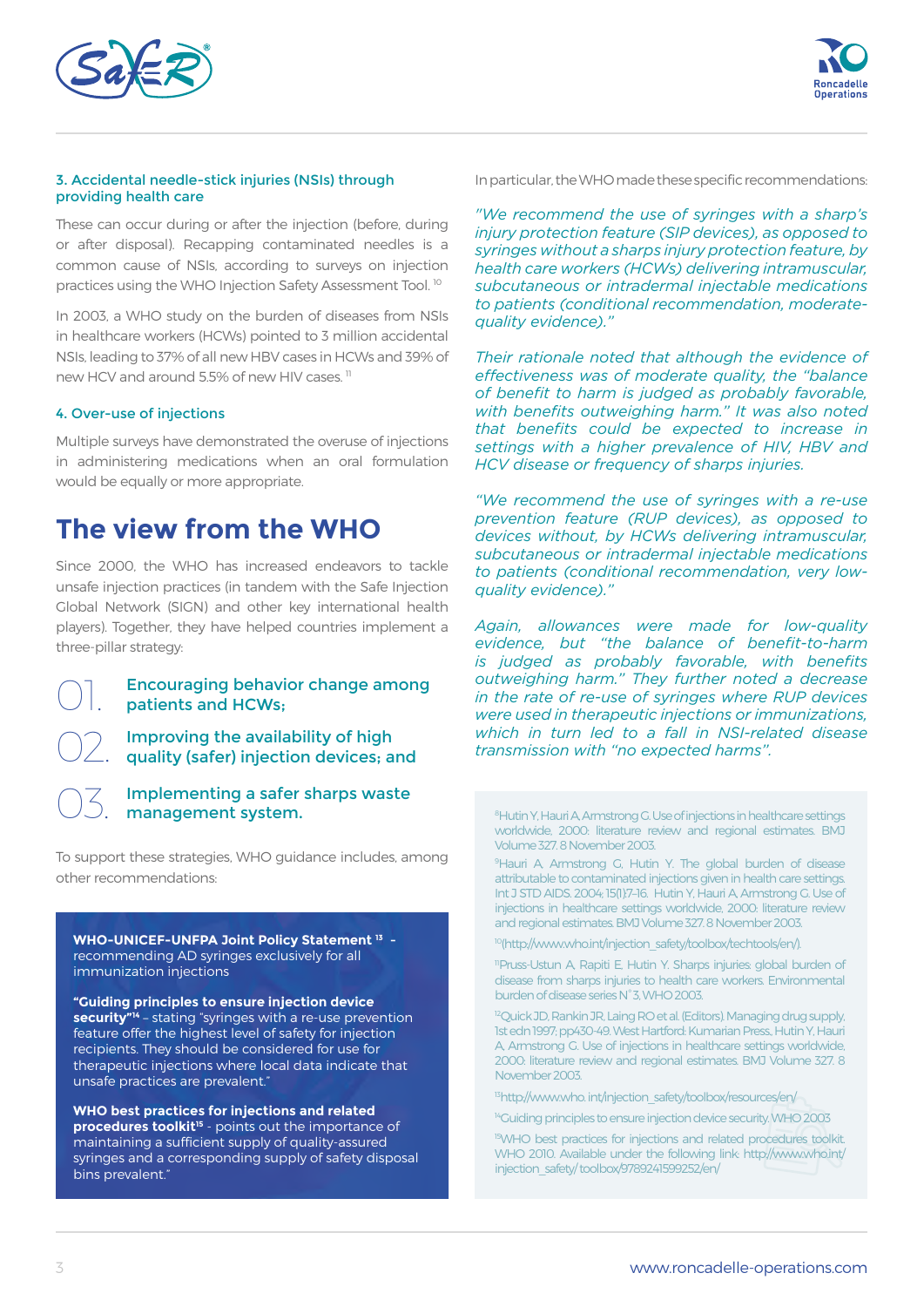



## **What solutions are available?**

## **ACTIVE** (manual)

A Single-use Active Safety syringe can prevent re-use but depend on the user remembering to cap the needle, which (by adding an extra step) adds risk.

## **PASSIVE** (automatic)

A Single-use Passive Safety syringe retracts the needle automatically, preventing re-use without the need for any extra action from the user (hence the word "passive").

These passive, fully-automatic safety devices have been shown in studies (Linuma et al. (2005) and Bausone-Gazda et al. (2010)) to be the most effective in preventing needlestick injuries since they can easily be used with one hand, and the passive safety mechanism protects against injury. They also don't require learning any special new technique to engage the safety mechanism. For this reason, they are being used more and more in medical environments worldwide (Cooke & Stephens, 2017; Feng & Liu, 2009; Handiyani et al., 2018; Pham & Neustein, 2009).

## **Barriers against usage**

Some products have deterred usage by being too bulky, uncomfortable to use or painful in administration. Others have been felt to be too expensive. And some can cause concern in the user if it is not clear that the medication has been fully dispensed.



## **When a standardized solution is not a solution**

Solutions should ideally be standardized on the basis that they are the safest and best-performing method or device for the specific application and, if necessary, a range of products should be matched to their different purposes. Some syringes deemed "safety" devices by their manufacturers offer limited degrees of protection against needle-stick injuries in practice, if any and can therefore increase risk, disruption and consequent cost.

Standardizations adopted on the grounds of cost, logistical convenience, streamlining supply chains or compatibility with current apparatus rather than safety can naturally increase risk. This risk can be increased if further training is required, as no training can be guaranteed to be 100% effective.

So, it makes sense that standardization must be rooted firmly in performance and safety for each specific application, even if this means specifying different products for different purposes. Factors such as cost and streamlining supply chains must be considered secondary to patient and staff safety concerns.

## **Towards a more effective solution**

Safer healthcare practices must depend upon the global availability (and affordability) of intuitive, passive safety syringes with a needle retraction mechanism designed to eliminate needle-stick injuries, such as those produced by the med-tech innovations company Roncadelle Operations.

Such devices typically require very little or no training to use, are usable with one hand and are 100% safe right through to disposal. It is also desirable that they come in a range of needle/ syringe sizes so that their use can be standardized.

While the single-use operation is ideal, in the real world, multiple injection attempts can blunt needles, so it is expedient to design a device to allow the needle to be changed.

<sup>16</sup>Pépin J, Abou Chakra CN, Pépin E, Naulty, Valiquette L (2014) Evolution of the global burden of viral infections from unsafe medical injections, 2000-2010. PLoS ONE 9(6): e99677. Doi: 10.1371/journal.pone.0099677.